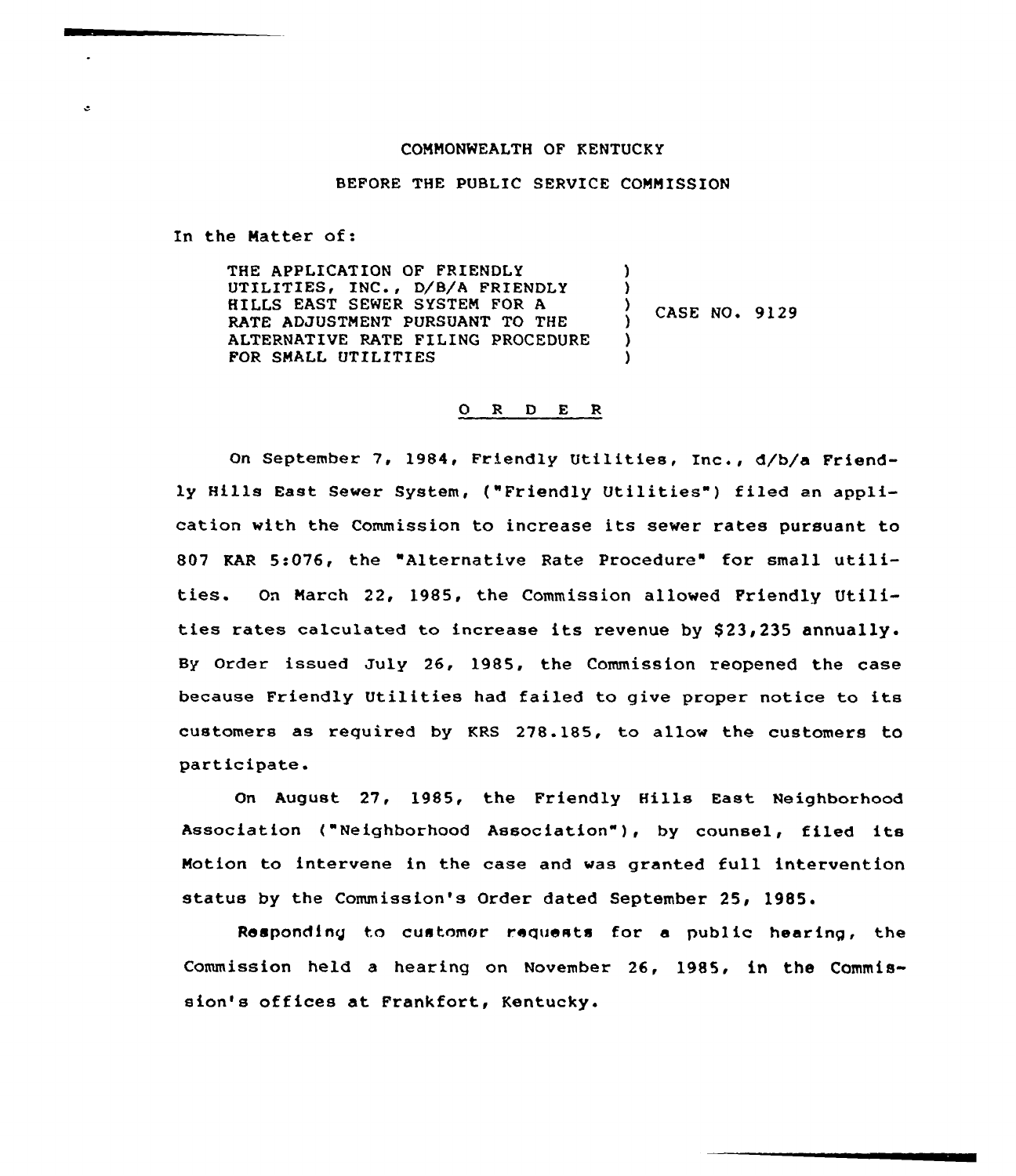Due to several controversial issues discussed during the hearing, briefs were submitted by Friendly Utilities and the intervenor.

On January 10, 1986, Friendly Utilities filed a motion requesting authority to file testimony and supporting exhibits in rebuttal of intervenor's evidence on the issue of depreciation expenses. An objection to Friendly Utilities' motion was filed by Neighborhood Association on January 23, 1986. Since herein we reject the intervenor's position on depreciation expenses Friendly Utilities' motion is rendered moot.

#### DISCUSSION

During the hearing of November 26, 1985, the Neighborhood Association offered testimony of an accountant, Noble Rye. He asserted that the Public Service Commission erred in several areas with regard to its allowances and adjustments of certain operating expenses in the determination of Friendly Utilities' revenue requirements, and these contentions are considered herein.

# Electric Expense

with regard to allowable electric expense for the test period, the Commission agrees that Friendly Utilities erroneously included invoices representing electric expense for a 13-month period. Invoices of \$1,028 were for a month prior to the test period and test period expense is reduced accordingly, for an adjusted electric expense of  $$12,937$ , a reduction of \$1,096.

 $\mathbf{1}$  $$14,033 - [51,028 + (51,028 \times 6.558)] = $12,937$ .

 $-2-$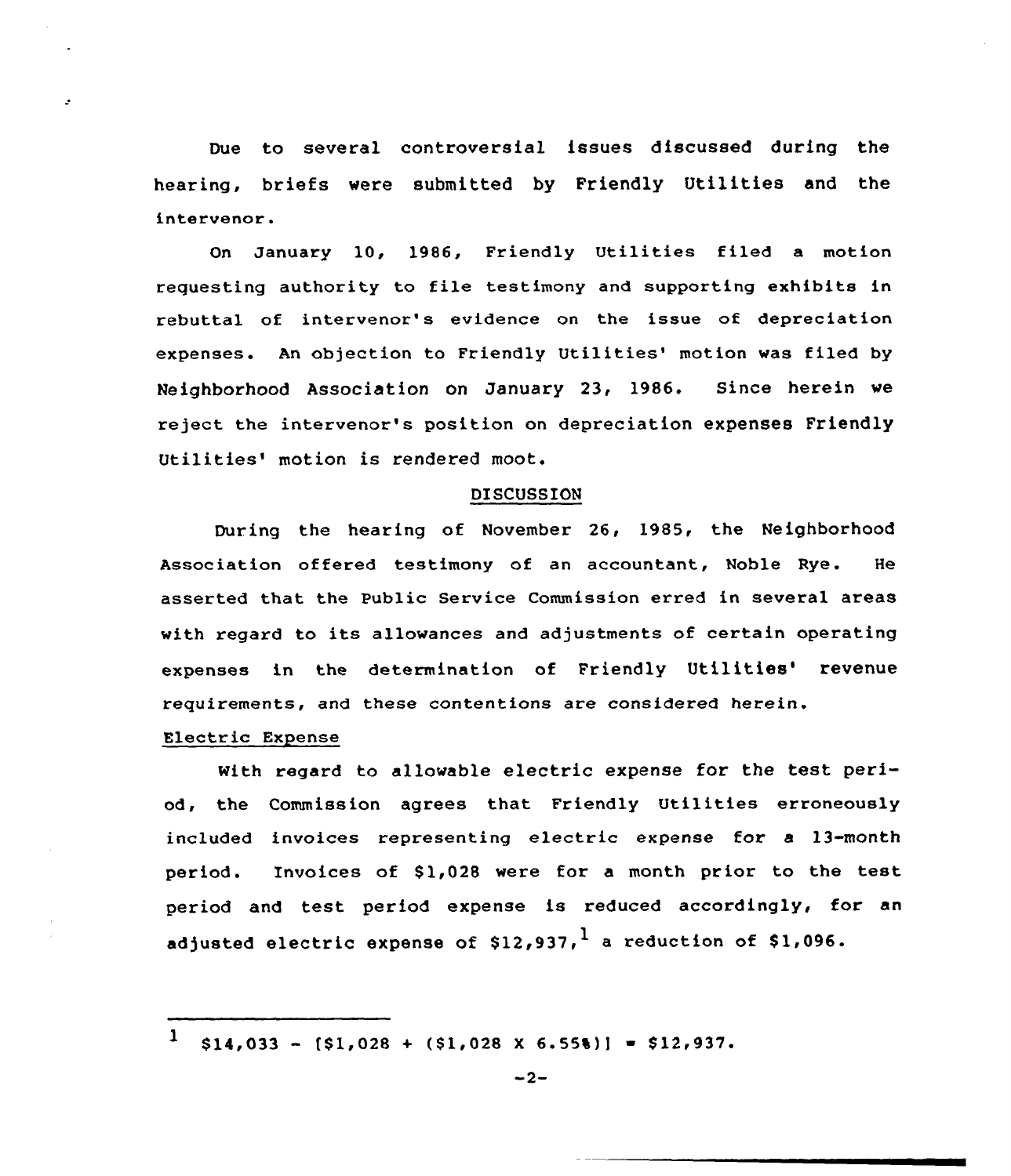## Chemical Expense

 $\mathbf{r}$ 

In the Commission's Order of March 22, 1985, chemical expense of \$833 was approved for rate-making purposes, based on a comparative analysis with the previous year's chemical cost of \$1,245. However, this included a purchase of chemicals prior to the test period (invoice number 5039083 dated May 1, 1982, from Ulrich Chemicals) in the amount of \$227. Furthermore, the Commission found that a drum deposit of \$100, which is refundable, was erroneously included, and cannot be considered as a rate-making expense. After these reductions, adjusted chemical expense for the test period is \$506.

# Depreciation Expense

Friendly Utilities had recorded depreciation expense of \$ 11,140. In its Order, the Commission made an additional allowance of  $$1,052$  computed on the basis of a 3-year service life on depreciable property of 83,157 which was transferred from the maintenance expense account. Neighborhood Association presented testimony and exhibits supporting depreciation expense of \$4,826 based on an allocation of investment as reflected in an earlier case and the purchase price of \$160,000 discounted for present value.

To determine the proper level of depreciation expense to be allowed for rate-making purposes, the Commission must review the history of the utility's plant in service and ascertain the proper value for computing depreciation.

Friendly Utilities acguired this utility plant in 1984 from Future Federal Savings and Loan Association. The Commission

 $-3-$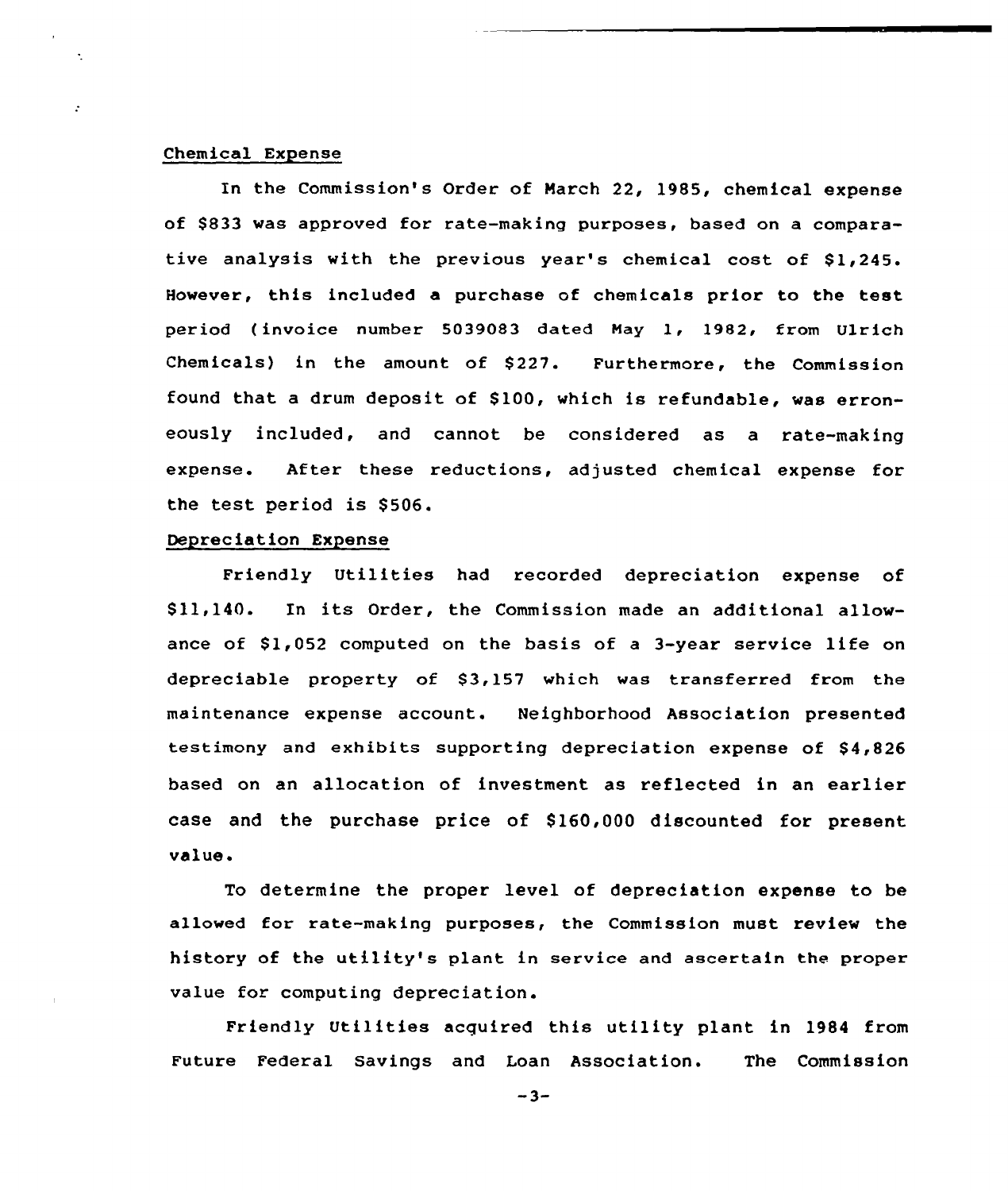approved this transaction by Order entered August ll, 1984, in Case No. 8459. $^2$  In approving said transfer, the Commission set forth in Finding No. 7 instructions regarding the proper accounting entries to be made by Friendly Utilities to record the purchase of the facility on its records. Those instructions included a requirement that there be a transfer of utility plant gross investments, accumulated depreciation reserve and other related plant accounts. A review of Friendly Utilities' subsequent Annual Reports and its financial statements filed herein reveal that its initial accounting entries were not in compliance with the instructions set forth in Case No. 8459. If it had followed those instructions, "utility plant in service" would have been shown as 8218,758, which was the original cost of plant in service found appropriate in Case No.  $7087.^3$  The following credits would have been necessary to complete the transaction:

 $\bullet$ 

| Reserve for Depreciation & Amortization | \$47.490 |
|-----------------------------------------|----------|
| Contributions in Aid of Construction    | 11,268   |
| Notes Payable                           | 160,000  |

In Case No. 8459, the Commission also found that the "bargain purchase is in effect <sup>a</sup> contribution and should be passed on to utilities ratepayers."<sup>4</sup> Thus, allowable depreciation expense for rate-making purposes would be calculated on \$160,000 for this

<sup>2</sup> Amended Application of Friendly Utilities, Inc., for Authority to Acquire and to Operate the Sewage Treatment Plant Owned by Future Federal Savings and Loan Association in Jefferson County, Kentucky and for Authority to Incur the Necessary Debt to Acquire the Said Sewage Treatment Plant.

<sup>3</sup> An Adjustment of Rates of the Friendly Hills Sewage Treatment Plant, Order entered October 19, 1978.

Final Order in Case No. 8459, August 11, 1982, page 4.<br>-4-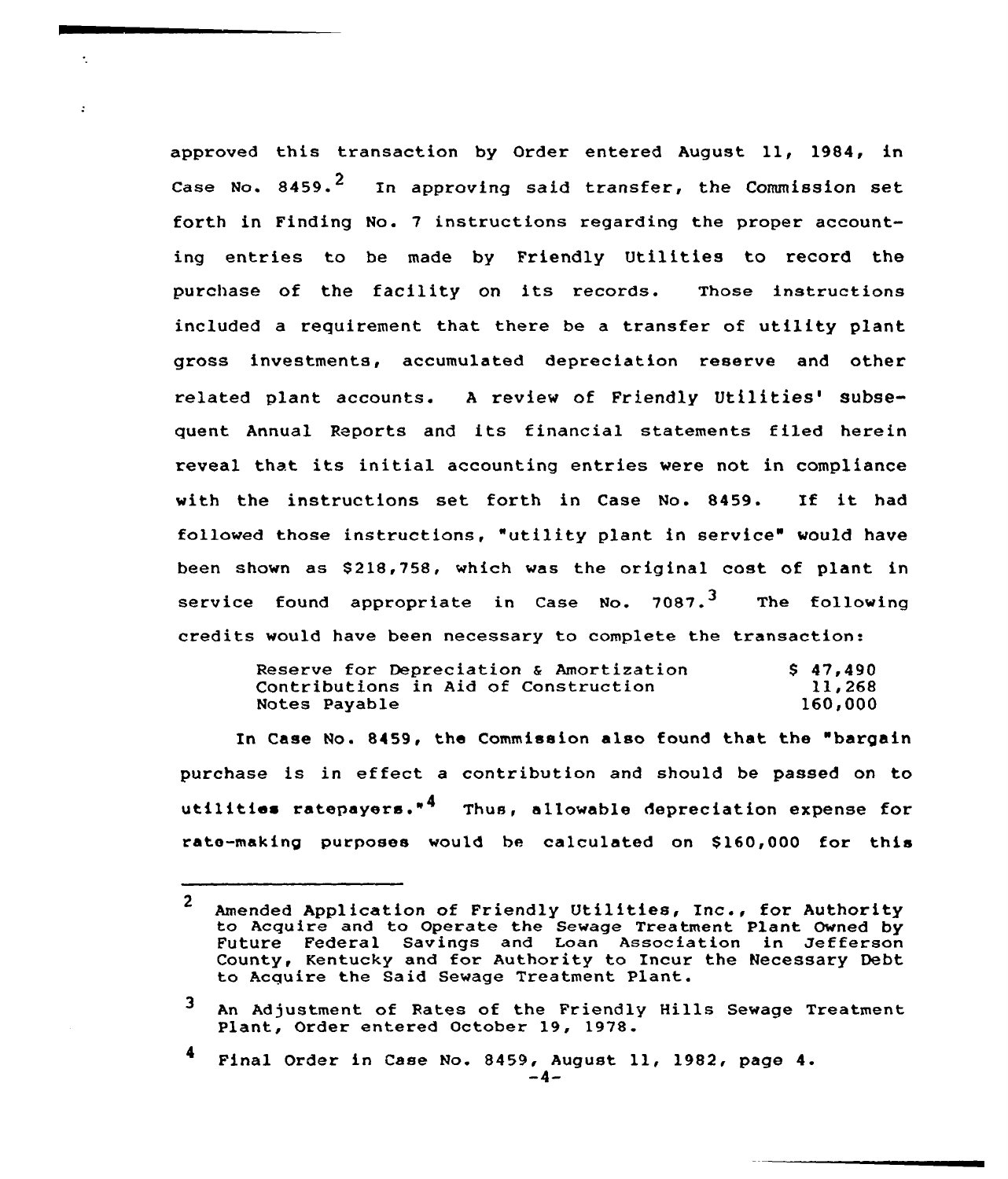system. The Commission rejects the Neighborhood Association's proposal to determine the value of depreciable plant on the present value of Friendly Utilities' outstanding notes. Following the instructions of the Uniform System of Accounts for Sewer Utilities, and based on these findings, allowable depreciation expense is as follows:

|                                                      | Net Investment<br>at Acquisition | Remaining<br>Life at<br>Acquisition | Depreciation    |
|------------------------------------------------------|----------------------------------|-------------------------------------|-----------------|
| Land                                                 | \$14,400                         |                                     | $-0-$           |
| Treatment and Disposal<br>Equipment                  | 11,936                           | $8.5$ yrs.                          | 1,404           |
| Structures and Improvements                          | 133,664<br>\$160,000             | $40$ yrs.                           | 3,342<br>54,746 |
|                                                      |                                  |                                     |                 |
| Depreciation expense on capitalized maintenance Exp. |                                  |                                     | 1,052           |
| 1983 plant additions - $$4,732 \div 10$ years =      |                                  |                                     | 473             |
| Total                                                |                                  |                                     | \$6,271         |
|                                                      |                                  |                                     |                 |

#### Taxes

 $\mathcal{A}_1$ 

 $\mathbf{r}$ 

Friendly Utilities projected federal and state corporate income taxes and the 2.2 percent Jefferson County occupational tax totalling \$2,622 as operating expenses. We allowed a combined tax expense of Sl,687 for rate-making purposes. Nr. Rye testified that the only tax which should be allowed in the pro forma rate structure is the 2.2 percent Jefferson County occupational tax, since as of December 31, 1983, Friendly Utilities had for tax purposes an accumulated carry forward net loss of \$38,052 which eliminates any payment of federal and state corporate income taxes for several years.

The Commission does not concur with this position. The inclusion of federal and state corporate taxes and the 2.2 percent Jefferson County tax in the adjusted operating expenses of

 $-5-$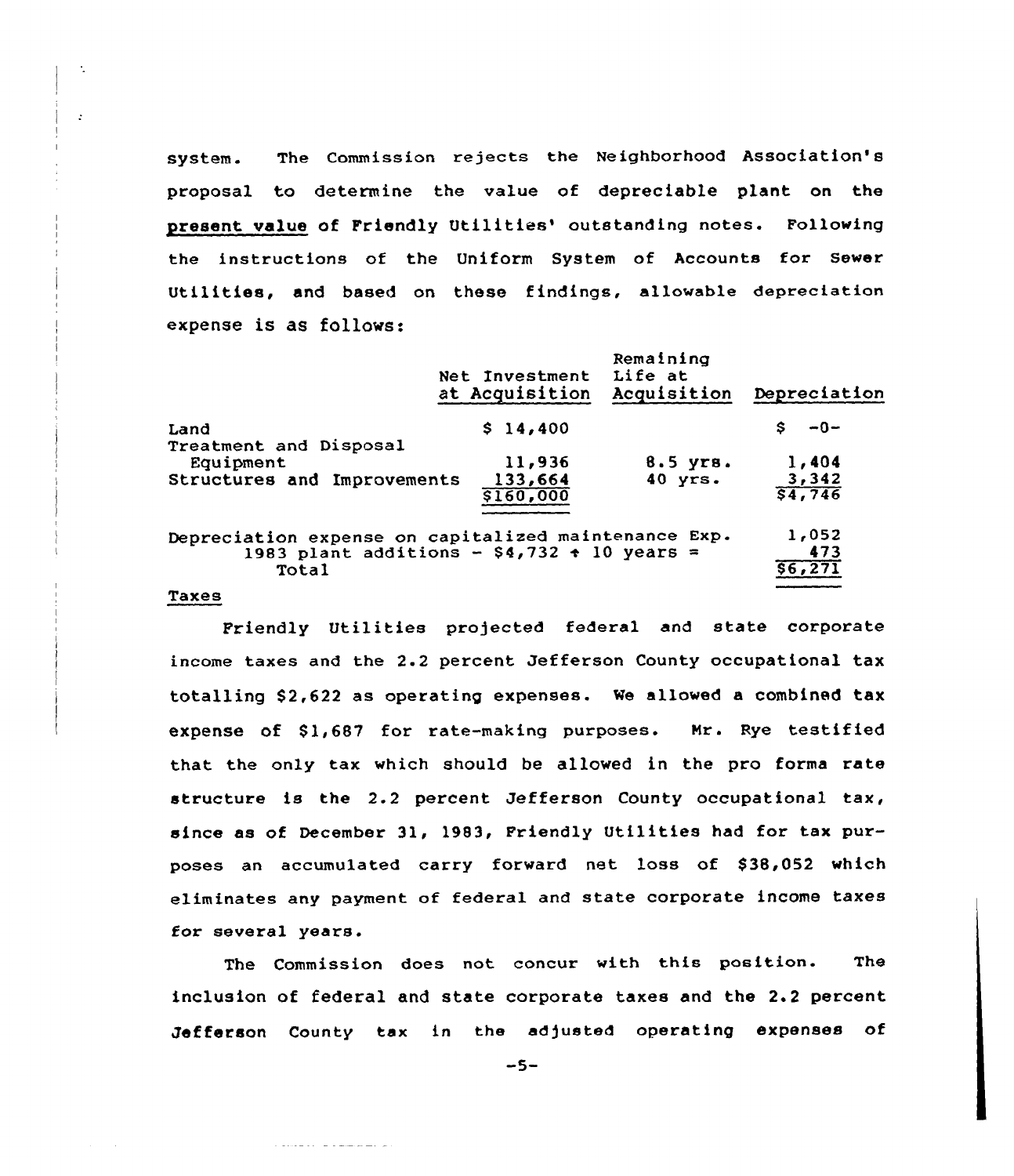Friendly Utilities is justified in that the Commission is setting rates that will be applicable for the future and they should be self-sufficient irrespective of occurences in previous years. Carry forwards brought about by past operating losses belong to the owners since the owners incurred the loss. The accounting witness also contended that Friendly Utilities earned an Investment Tax Credit which should have been amortized during the test period. No investment tax credit was claimed by Friendly Utilities upon purchase of the plant in 1982 and any such credits if claimed would have <sup>a</sup> minimal effect on annual taxes after amortization. Therefore, no adjustment has been made herein to reflect the amortization of <sup>a</sup> possible investment tax credit applicable to Friendly Utilities.

# Collection Expense

 $\cdot$ 

Based on the reevaluation of Friendly Utilities' operating expenses, the Commission has made a downward adjustment of \$69 to collection expense which results in an adjusted annual collection expense of Sl,947.

### SUMMARY

The Commission, after consideration of the evidence of record and being advised, is of. the opinion and finds that:

1. Intervenor's computation of depreciation expense is contrary to the Commission's method, which is baaed on the Uniform System of Accounts for Sewer Utilities, and Mr. Rye's formula should be denied for rate-making purposes.

2. The Commission's Order of March 22, 1985, should be modified to reflect the following adjusted operations:

 $-6-$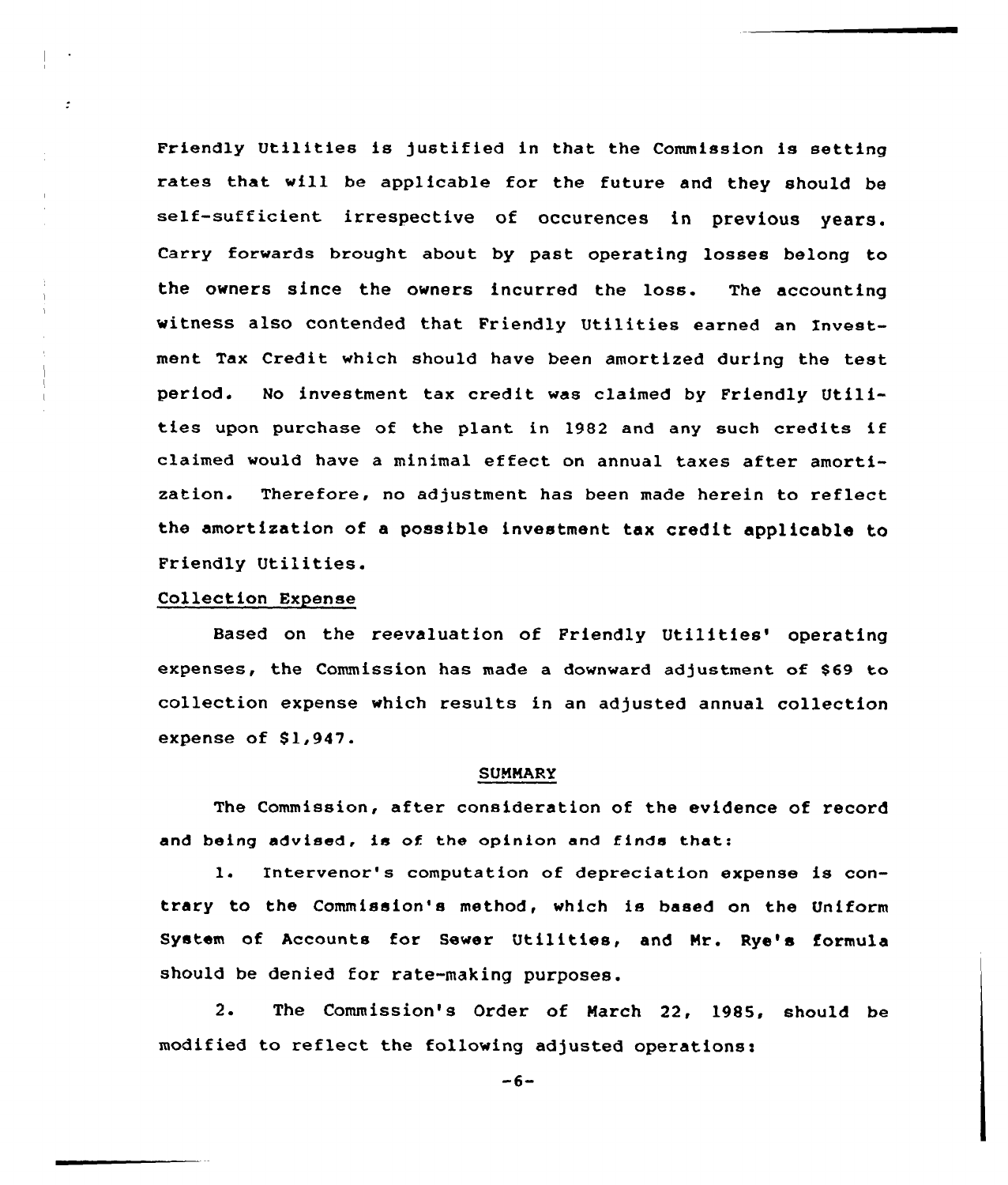|                      | Per<br>$3 - 22 - 85$<br>Order | Additional<br>Adjustment | Adjusted         |
|----------------------|-------------------------------|--------------------------|------------------|
| Operating Revenues   | \$46,120                      | $s - 0 -$                | \$46,120         |
| Operating Expenses   | 49,875                        | $\langle 7, 413 \rangle$ | 42,462           |
| Net Operating Income | $\sqrt{5}$ < 3,755>           | 57,413                   | 5, 3, 658        |
| Interest Expense     | 10,761                        | $-0-$                    | 10,761           |
| Net Income (Loss)    | 5(14, 516)                    | 57,413                   | $5 \times 7,103$ |

3. Based on the adjustments in Findings No. <sup>1</sup> and <sup>2</sup> and making the proper adjustments for the operating ratio of 88 percent, Louisville Mater Company collection charges, Federal and Kentucky corporate income taxes and the Jefferson County, Kentucky, 2.2 percent occupational tax, the rates in the Commission's Order entered March 22, 1985, should be modified by the rates in Appendix <sup>A</sup> of this Order, which operates as a reduction of  $$8,709^5$  in projected annual revenues.

IT IS THEREFORE ORDERED that:

÷

1. The Commission's Order entered March 22, 1985, be and it hereby is modified in accordance with Findings No. <sup>1</sup> and <sup>2</sup> and affirmed in all other respects.

2. The rates in Appendix <sup>A</sup> be and they hereby are approved for service rendered by Friendly Utilities on and after the date of this Order.

3. Within <sup>30</sup> days of the date of this Order, Friendly Utilities shall file with the Commission its tariff sheets setting out the rates approved herein.

<sup>5</sup>  $($ \$42,462 + \$1,437 adjusted tax level) + 88% + \$10,761 =  $$60,646 - $69,355 = $(8,709)$ .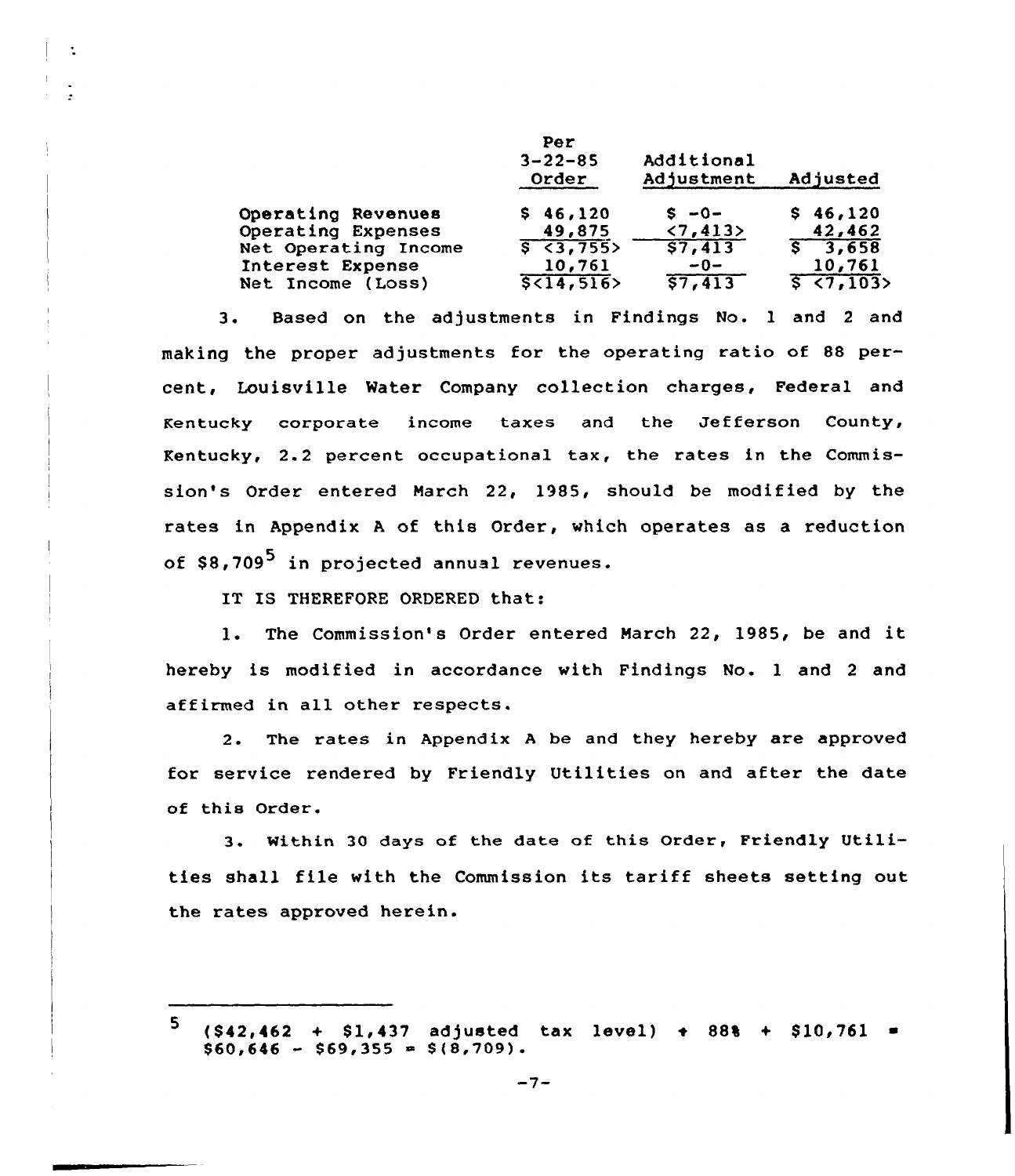4. Friendly Utilities' motion to file rebuttal testimony on depreciation expense be and it hereby is denied on the grounds that it is rendered moot by the rejection of intervenors' position.

Done at Frankfort, Kentucky, this 7th day of Nay, 1986.

PUBLIC SERVICE COMMISSION

Richard D. Heman Vice Chairman

<u>A Welcom V</u>

ATTEST!

 $\ddot{\phantom{a}}$ 

 $\frac{1}{2}$ 

ĵ.

**Secretary**